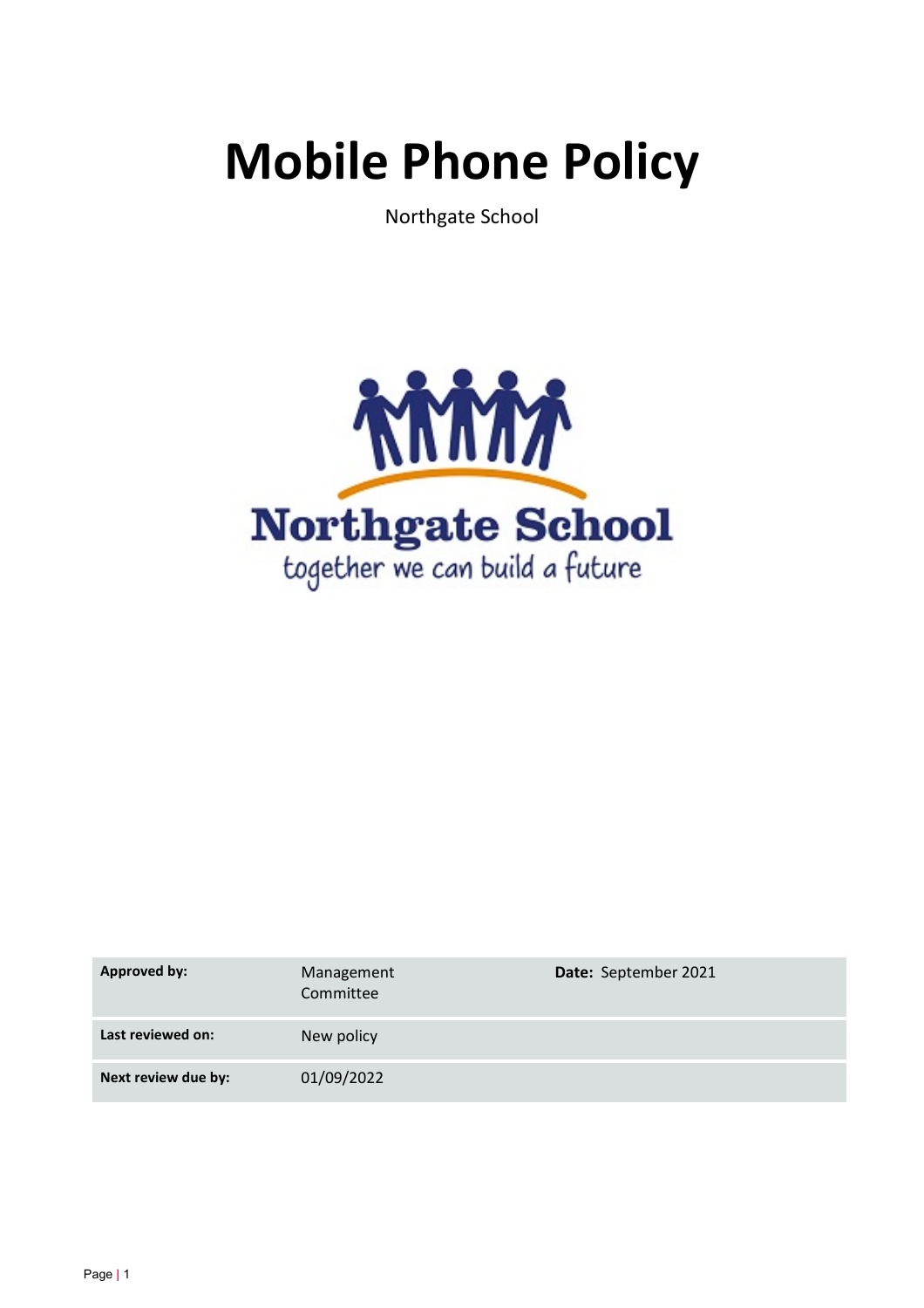# **Contents**

## **1. Introduction and aims**

At Northgate School we recognise that mobile phones, including smart phones, are an important part of everyday life for our students, parents and staff, as well as the wider school community.

Our policy aims to:

- Promote, and set an example for, safe and responsible phone use
- Set clear guidelines for the use of mobile phones for students, staff, parents and volunteers
- Support the school's other policies, especially those related to safeguarding and behaviour

This policy also aims to address some of the challenges posed by mobile phones in school, such as:

- Risks to child protection
- Data protection issues
- Potential for lesson disruption
- Risk of theft, loss, or damage
- Appropriate use of technology in the classroom

#### **2. Roles and responsibilities**

#### **2.1 Staff**

All staff (including teachers, support staff, and supply staff) are responsible for enforcing this policy.

Volunteers, or anyone else otherwise engaged by the school, must alert a member of staff if they witness, or are aware of, a breach of this policy.

The headteacher is responsible for monitoring the policy every year, reviewing it, and holding staff and pupils accountable for its implementation.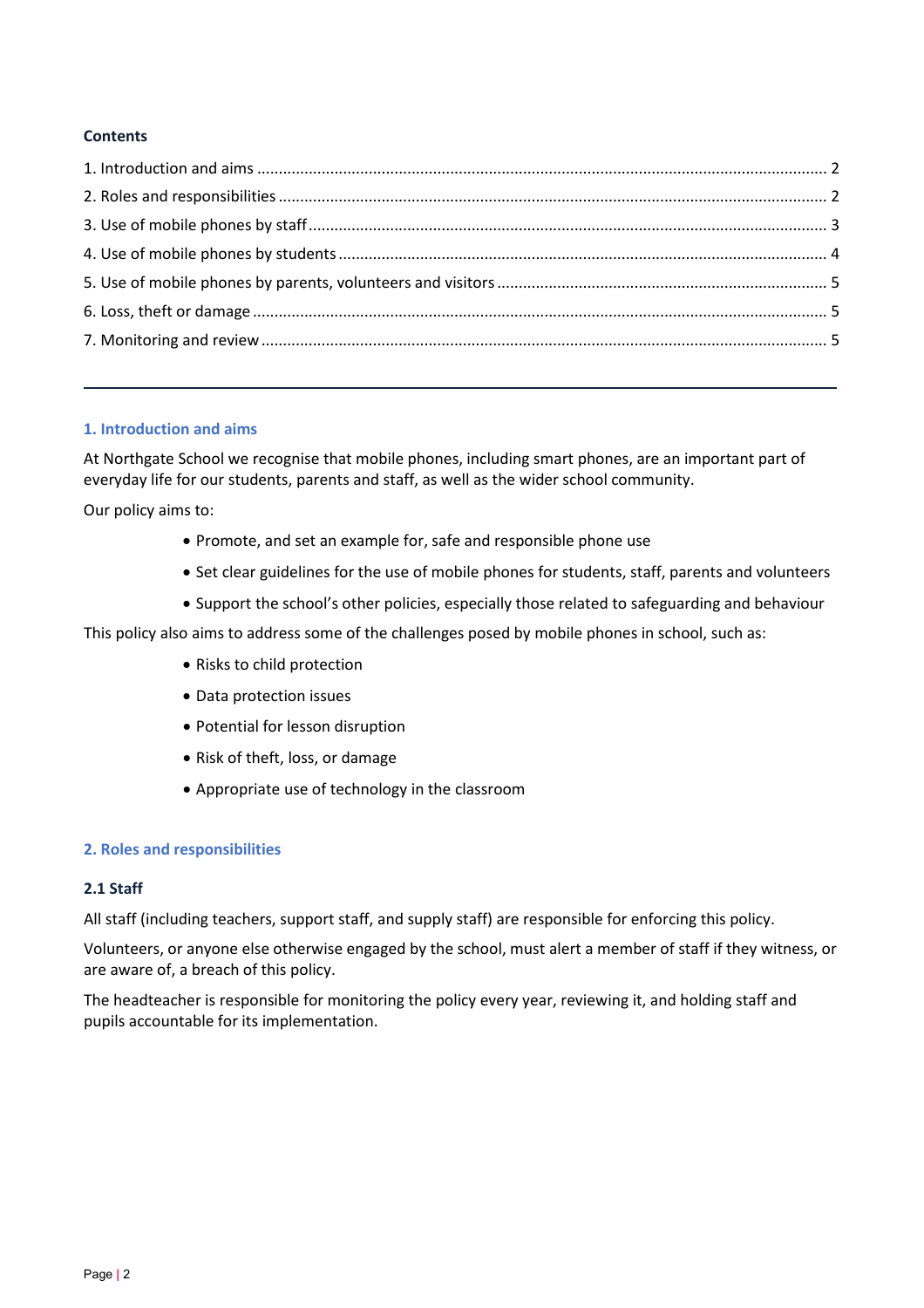# **3. Use of mobile phones by staff**

## **3.1 Personal mobile phones**

Staff (including volunteers, contractors and anyone else otherwise engaged by the school) are not permitted to make or receive personal calls, or send texts, during contact time. Use of personal mobile phones must be restricted to non-contact time, and to areas of the school where students are not present (such as the staff room).

There may be circumstances in which it's appropriate for a member of staff to have use of their phone during contact time. For instance:

- For emergency contact by their child, or their child's school
- In the case of acutely ill dependents or family members

The headteacher will decide on a case-by-basis whether to allow for special arrangements.

If special arrangements are not deemed necessary, school staff can use the school office number 0208 289 4777 as a point of emergency contact.

## **3.2 Data protection**

Staff must not use their personal mobile phones to process personal data, or any other confidential school information.

More detailed guidance on data protection can be found on the school's data protection policy or ICT acceptable use policy.

## **3.3 Safeguarding**

Staff must under no circumstance give their personal contact details to parents or pupils, including connecting through social media and messaging apps.

Staff must avoid publicising their contact details on any social media platform or website, to avoid unwanted contact by parents or students.

Staff must not use their mobile phones to take photographs or recordings of students, their work, or anything else which could identify a student. If it's necessary to take photos or recordings as part of a lesson/school trip/activity, this must be done using school equipment.

#### **3.4 Using personal mobiles for work purposes**

In some circumstances, it may be appropriate for staff to use personal mobile phones for work. Such circumstances may include, but aren't limited to:

- Emergency evacuations
- Supervising off-site trips
- Supervising residential visits
- Communication with staff regarding the safety of the pupils on site

In these circumstances, staff will:

• Use their mobile phones in an appropriate and professional manner, in line with our staff code of conduct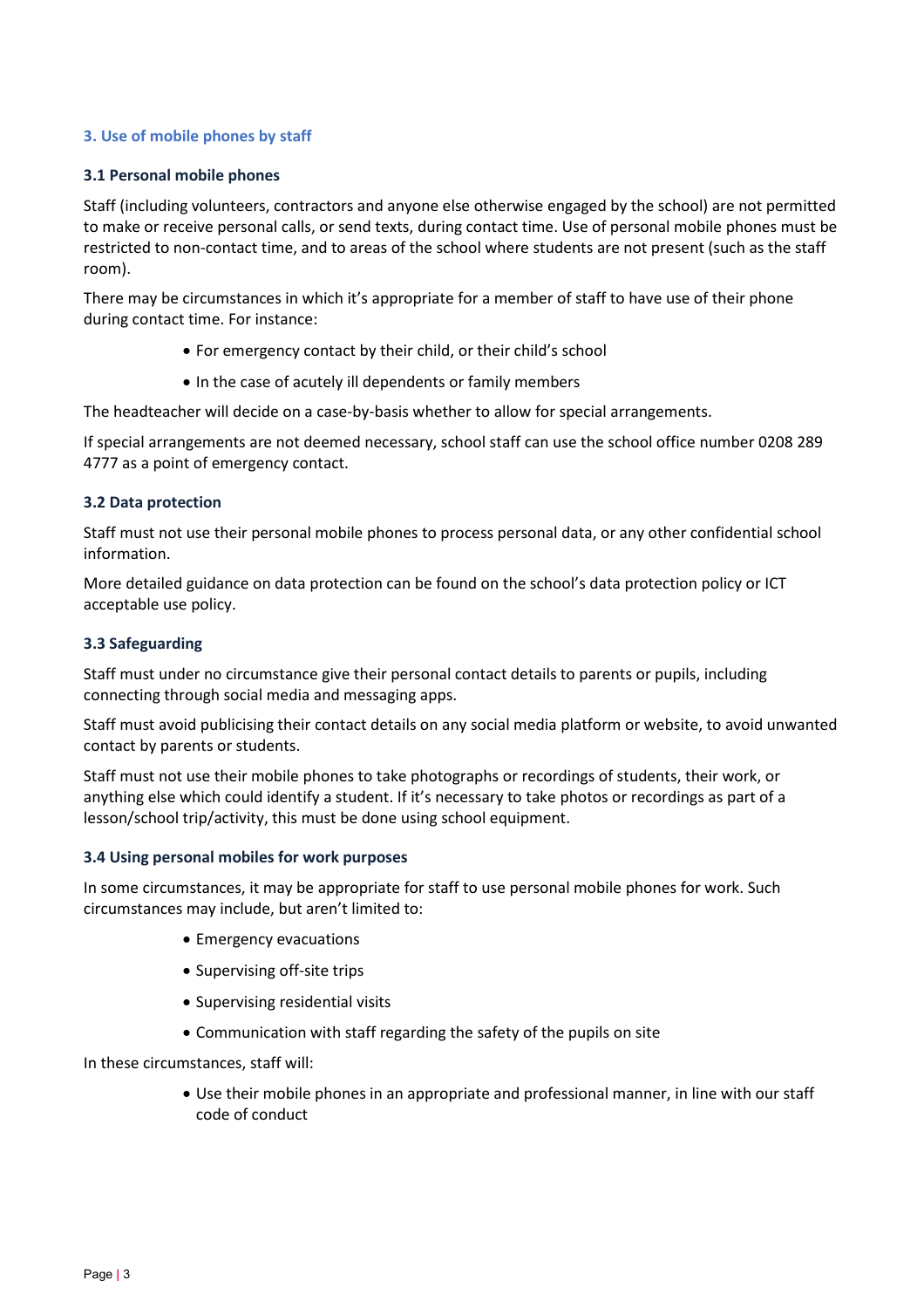- Not use their phones to take photographs or recordings of students, their work, or anything else which could identify a pupil
- Refrain from using their phones to contact parents. If necessary, contact must be made via the school office. If a staff member does need to use their personal device they must ensure that their number is blocked or withheld. They must then delete the parent/ carer contact details following the call.

## **3.5 Work phones**

Some members of staff are provided with a mobile phone by the school for work purposes.

Only authorised staff are permitted to use school phones, and access to the phone must not be provided to anyone without authorisation.

Staff must:

- Only use phone functions for work purposes, including making/receiving calls, sending/receiving emails or other communications, or using the internet
- Ensure that communication or conduct linked to the device is appropriate and professional at all times, in line with our staff code of conduct.

## **3.6 Sanctions**

Staff that fail to adhere to this policy may face disciplinary action.

See the school's staff conduct policy for more information.

## **4. Use of mobile phones by students**

All students will hand in any personal mobile phones for the duration of the school day or teaching session.

These will be stored securely in a school safe. They will be returned to students at the end of the school day.

If a student has permission to leave the premises during lunch time, they will be provided with their mobile phone. This must then be handed in upon return to the school premises.

## **4.1 Sanctions**

If a student is found to have a mobile phone on them during the school day, they will be asked to hand this in for safe-keeping and to be returned at the end of the school day.

Staff have the power to search pupils' phones, as set out in the [DfE's guidance on searching, screening and](https://www.gov.uk/government/publications/searching-screening-and-confiscation)  [confiscation.](https://www.gov.uk/government/publications/searching-screening-and-confiscation) The DfE guidance allows you to search a student's phone if you have reason to believe the phone contains pornographic images, or if it is being/has been used to commit an offence or cause personal injury.

Certain types of conduct, bullying or harassment can be classified as criminal conduct. The school takes such conduct extremely seriously, and will involve the police or other agencies as appropriate.

Such conduct includes, but is not limited to:

- Sexting (consensual and non-consensual sharing nude or semi-nude images or videos)
- Upskirting
- Threats of violence or assault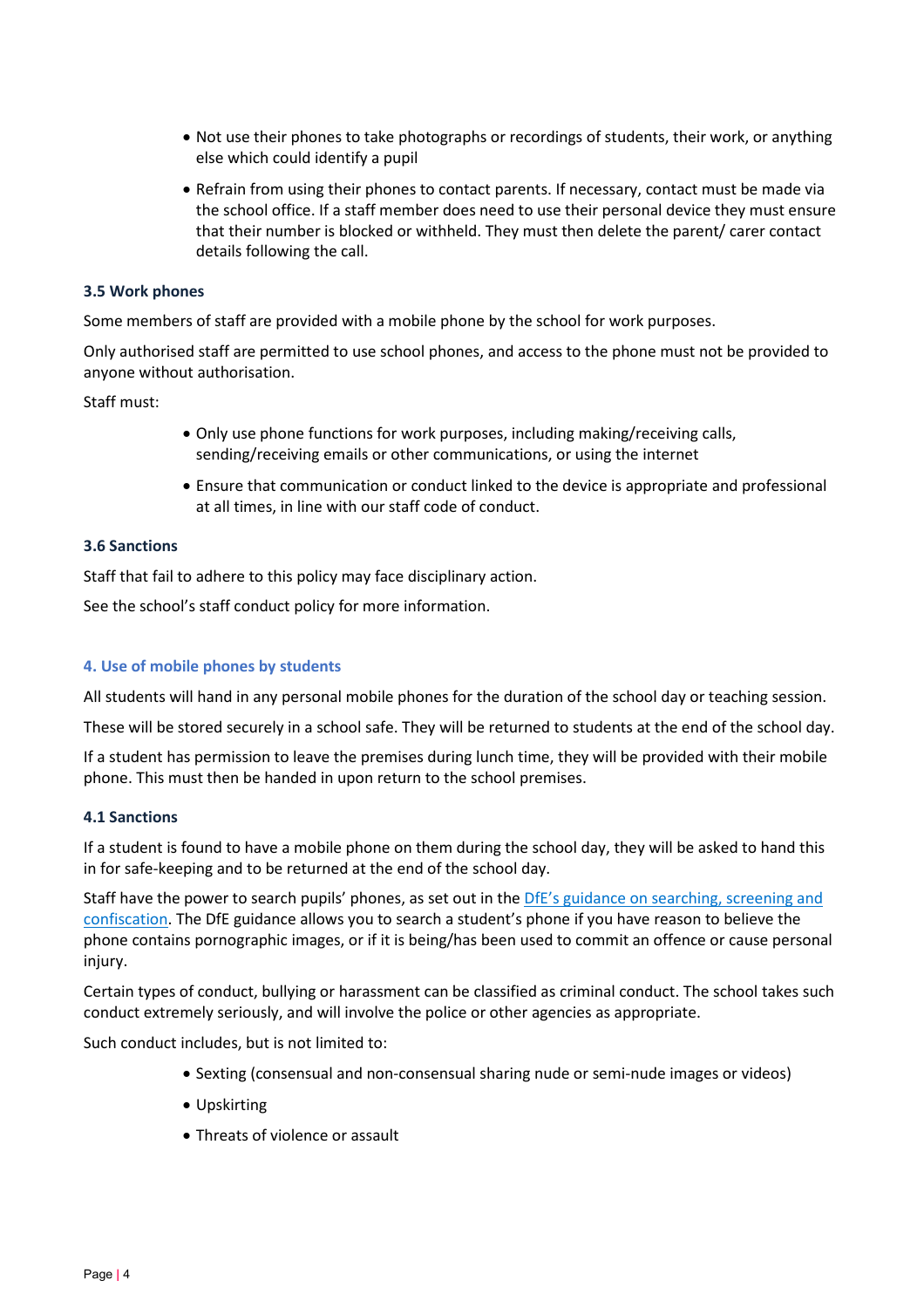• Abusive calls, emails, social media posts or texts directed at someone on the basis of someone's ethnicity, religious beliefs or sexual orientation

# **5. Use of mobile phones by visitors**

Visitors (including parents/carers, governors and contractors) must adhere to this policy as it relates to staff if they are on the school site during the school day.

This means:

- Not taking pictures or recordings of pupils, unless it's a public event (such as a school fair), or of their own child
- Using any photographs or recordings for personal use only, and not posting on social media without consent
- Not using phones in lessons, or when working with pupils

Visitors will be informed of the rules for mobile phone use when they sign in at reception or attend a public event at school.

Parents/carers or volunteers supervising school trips or residential visits must not:

- Use their phone to make contact with other parents
- Take photos or recordings of pupils, their work, or anything else which could identify a student

Parents/carers or volunteers supervising trips are also responsible for enforcing the school's policy for students using their phones, as set out in section 4 above.

Parents/carers must use the school office as the first point of contact if they need to get in touch with their child during the school day. They must not try to contact their child on his/her personal mobile during the school day.

## **6. Loss, theft or damage**

Students bringing phones to school must ensure that phones are appropriately labelled, and are given to staff to be stored securely.

Students must turn off their phones and secure them as much as possible, including using passwords or pin codes to protect access to the phone's functions. Staff must also secure their personal phones, as well as any work phone provided to them. Failure by staff to do so could result in data breaches.

The school accepts no responsibility for mobile phones that are lost, damaged or stolen on school premises or transport, during school visits or trips, or while pupils are travelling to and from school.

Lost phones should be returned to a member of staff. The school will then attempt to contact the owner.

#### **7. Monitoring and review**

The school is committed to ensuring that this policy has a positive impact of students' education, behaviour and welfare. When reviewing the policy, the school will take into account:

- Feedback from parents/carers and students
- Feedback from teachers